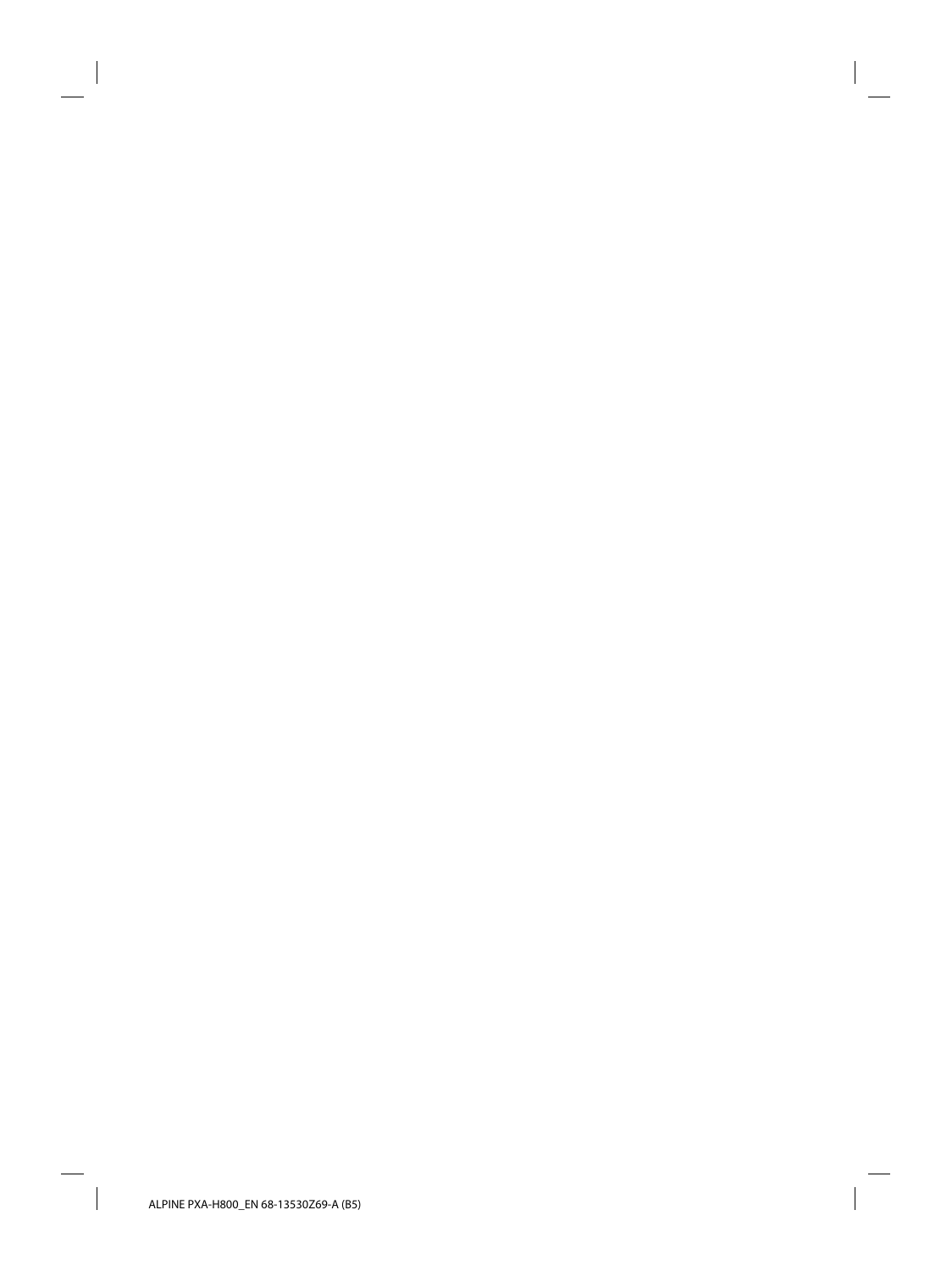# **ENGLISH**

# **Contents**

# **WARNING**

# **Installation and Connections**

| Mounting the Base Unit (PXA-H800)3                |  |
|---------------------------------------------------|--|
|                                                   |  |
|                                                   |  |
|                                                   |  |
|                                                   |  |
| Mounting the Commander Unit (RUX-C800)            |  |
|                                                   |  |
|                                                   |  |
|                                                   |  |
| Installing with Commander unit holder5            |  |
|                                                   |  |
|                                                   |  |
| Connecting an automobile factory system (standard |  |
| audio, etc.) and External Amplifier  12           |  |
| Connecting a Non Ai-NET AV Head Unit, External    |  |
|                                                   |  |
| Connecting a Non Ai-NET Head Unit, External Input |  |
|                                                   |  |
| Connecting an Ai-NET compatible AV Head Unit      |  |
| (IVA-D800R), ALPINE Navigation System, Ai-NET     |  |
| compatible Changer and External Amplifier 16      |  |
| Connecting an Ai-NET compatible Head Unit, Ai-NET |  |
| compatible Changer and External Amplifier 18      |  |
|                                                   |  |
|                                                   |  |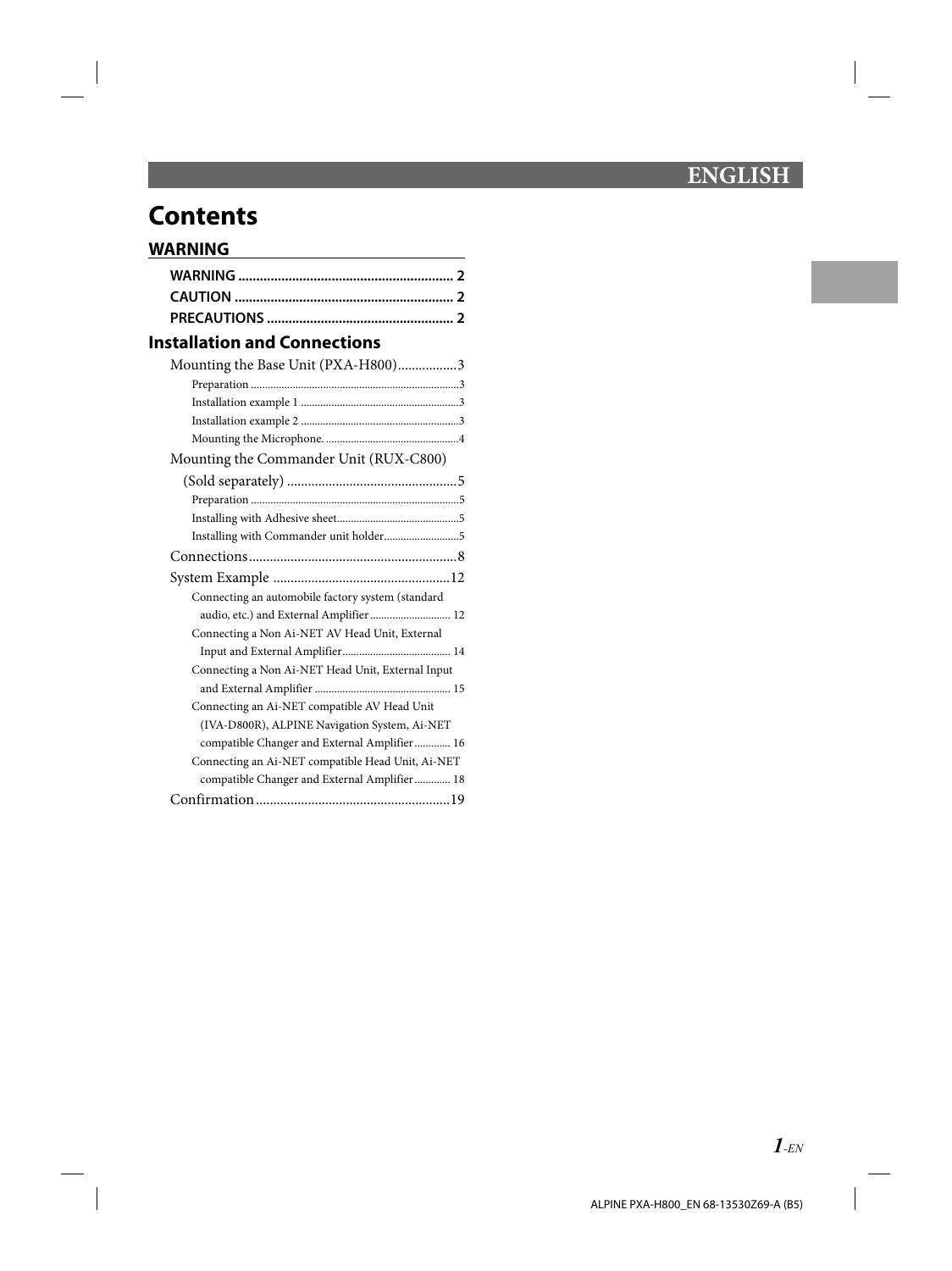# **RNING**

# **WARNING**

**This symbol means important instructions. Failure to heed them can result in serious injury or death.**

#### **DO NOT DISASSEMBLE OR ALTER.**

Doing so may result in an accident, fire or electric shock.

#### **KEEP SMALL OBJECTS SUCH AS BOLTS OR SCREWS OUT OF THE REACH OF CHILDREN.**

Swallowing them may result in serious injury. If swallowed, consult a physician immediately.

#### **USE THE CORRECT AMPERE RATING WHEN REPLACING FUSES.**

Failure to do so may result in fire or electric shock.

#### **BEFORE WIRING, DISCONNECT THE CABLE FROM THE NEGATIVE BATTERY TERMINAL.**

Failure to do so may result in electric shock or injury due to electrical shorts.

#### **DO NOT SPLICE INTO ELECTRICAL CABLES.**

Never cut away cable insulation to supply power to other equipment. Doing so will exceed the current carrying capacity of the wire and result in fire or electric shock.

#### **DO NOT INSTALL IN LOCATIONS WHICH MIGHT HINDER VEHICLE OPERATION, SUCH AS THE STEERING WHEEL OR SHIFT LEVER.**

Doing so may obstruct forward vision or hamper movement etc. and results in serious accident.

#### **DO NOT DAMAGE PIPE OR WIRING WHEN DRILLING HOLES.**

When drilling holes in the chassis for installation, take precautions so as not to contact, damage or obstruct pipes, fuel lines, tanks or electrical wiring. Failure to take such precautions may result in fire.

#### **DO NOT USE BOLTS OR NUTS IN THE BRAKE OR STEERING SYSTEMS TO MAKE GROUND CONNECTIONS.**

Bolts or nuts used for the brake or steering systems (or any other safetyrelated system), or tanks should NEVER be used for installations or ground connections. Using such parts could disable control of the vehicle and cause fire etc.

#### **DO NOT ALLOW CABLES TO BECOME ENTANGLED IN SURROUNDING OBJECTS.**

Arrange wiring and cables in compliance with the manual to prevent obstructions when driving. Cables or wiring that obstruct or hang up on places such as the steering wheel, shift lever, brake pedals, etc. can be extremely hazardous.

#### **MAKE THE CORRECT CONNECTIONS.**

Failure to make the proper connections may result in fire or product damage.

#### **DO NOT INSTALL THE MONITOR NEAR THE PASSENGER SEAT AIR BAG.**

If the unit is not installed correctly the air bag may not function correctly and when triggered the air bag may cause the monitor to spring upwards causing an accident and injuries.

#### **DO NOT BLOCK VENTS OR RADIATOR PANELS.**

Doing so may cause heat to build up inside and may result in fire.

#### **USE ONLY IN CARS WITH A 12 VOLT NEGATIVE GROUND.**

(Check with your dealer if you are not sure.) Failure to do so may result in fire, etc.

#### **DO NOT OPERATE ANY FUNCTION THAT TAKES YOUR ATTENTION AWAY FROM SAFELY DRIVING YOUR VEHICLE.**

Any function that requires your prolonged attention should only be performed after coming to a complete stop. Always stop the vehicle in a safe location before performing these functions. Failure to do so may result in an accident.

#### **KEEP THE VOLUME AT A LEVEL WHERE YOU CAN STILL HEAR OUTSIDE NOISES WHILE DRIVING.**

Excessive volume levels that obscure sounds such as emergency vehicle sirens or road warning signals (train crossings, etc.) can be dangerous and may result in an accident. LISTENING AT LOUD VOLUME LEVELS IN A CAR MAY ALSO CAUSE HEARING DAMAGE.

#### **USE THIS PRODUCT FOR MOBILE 12V APPLICATIONS.**

Use for other than its designed application may result in fire, electric shock or other injury.

# **CAUTION**

**This symbol means important instructions. Failure to heed them can result in injury or material property damage.**

#### **USE SPECIFIED ACCESSORY PARTS AND INSTALL THEM SECURELY.**

Be sure to use only the specified accessory parts. Use of other than designated parts may damage this unit internally or may not securely install the unit in place. This may cause parts to become loose resulting in hazards or product failure.

#### **DO NOT INSTALL IN LOCATIONS WITH HIGH MOISTURE OR DUST.**

Avoid installing the unit in locations with high incidence of moisture or dust. Moisture or dust that penetrates into this unit may result in product failure.

#### **HAVE THE WIRING AND INSTALLATION DONE BY EXPERTS.**

The wiring and installation of this unit requires special technical skill and experience. To ensure safety, always contact the dealer where you purchased this product to have the work done.

#### **ARRANGE THE WIRING SO IT IS NOT CRIMPED OR PINCHED BY A SHARP METAL EDGE.**

Route the cables and wiring away from moving parts (like the seat rails) or sharp or pointed edges. This will prevent crimping and damage to the wiring.

# **PRECAUTIONS**

- Be sure to disconnect the cable from the (-) battery post before installing your PXA-H800. This will reduce any chance of damage to the unit in case of a short-circuit.
- Be sure to connect the color coded leads according to the diagram. Incorrect connections may cause the unit to malfunction or damage to the vehicle's electrical system. **•**
- When making connections to the vehicle's electrical system, be aware of the factory installed components (e.g. on-board computer). Do not tap into these leads to provide power for this unit. When connecting the PXA-H800 to the fuse box, make sure the fuse for the intended circuit of the PXA-H800 has the appropriate amperage. Failure to do so may result in damage to the unit and/or the vehicle. When in doubt, consult your Alpine dealer. **•**
- The PXA-H800 uses female RCA-type jacks for connection to other units (e.g. amplifier) having RCA connectors. You may need an adaptor to connect other units. If so, please contact your authorized Alpine dealer for assistance. **•**
- Be sure to connect the speaker (–) leads to the speaker (–) terminal. Never connect left and right channel speaker cables to each other or to the vehicle body. **•**

#### **IMPORTANT**

**Please record the serial number of your unit in the space provided below and keep it as a permanent record. The serial number or the engraved serial number is located on the bottom of the unit.**

SERIAL NUMBER: INSTALLATION DATE: INSTALLATION TECHNICIAN: PLACE OF PURCHASE: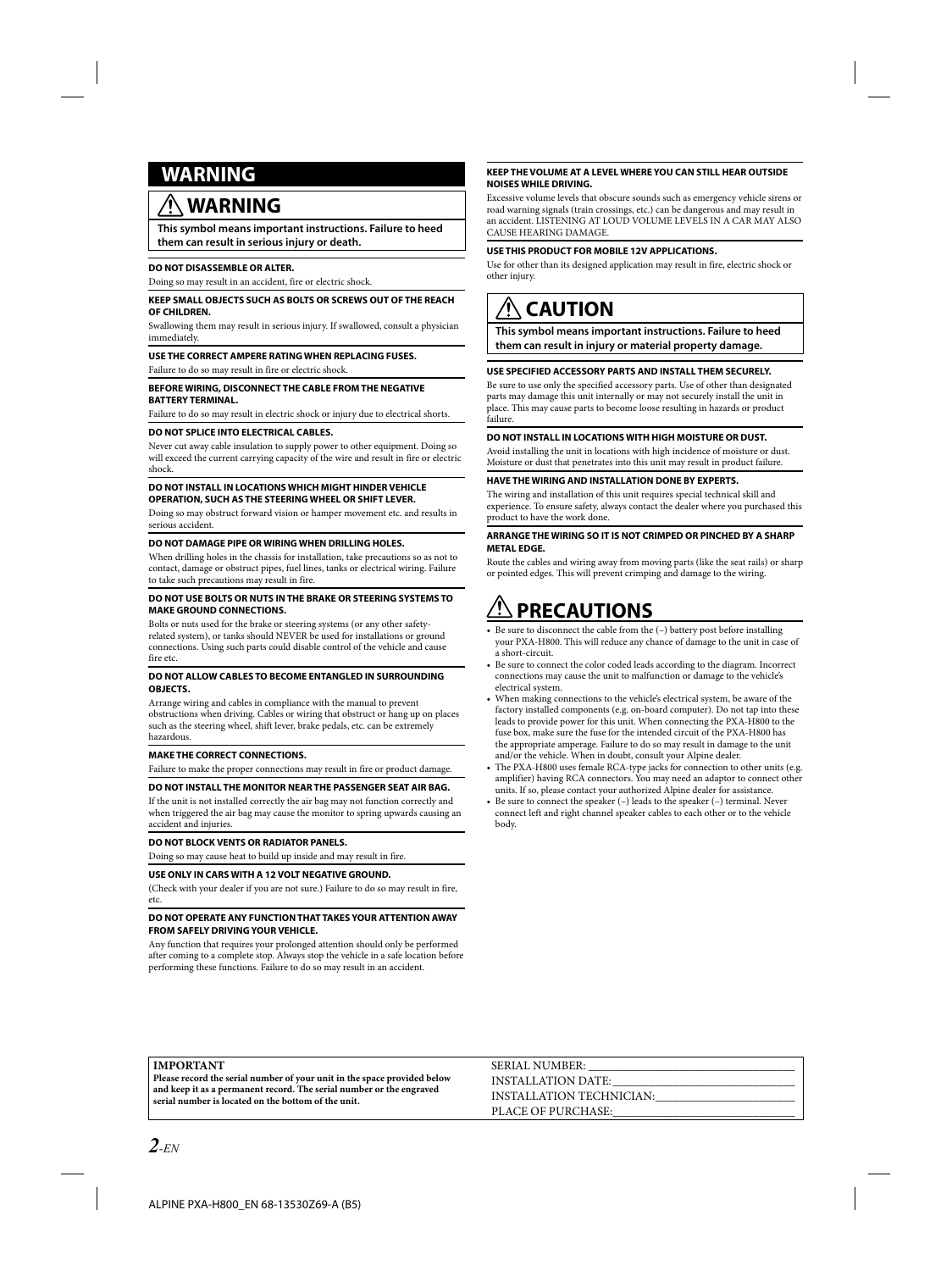# **Installation and Connections**

# **Mounting the Base Unit (PXA-H800)**

### **Preparation**



- \**1 Use when necessary.*
- \**2 For details on how to install and use the CD-ROM, "Sound Manager for PXA-H800," refer to the Owner's Manual – PC guide.*
- \**3 For details on how to install and use the CD-ROM, "SETUP DISC," refer to the Owner's Manual – PC guide.*

### **Installation example 1**

### **E** Set the installation location.

• Check that the provided cord is sufficiently long. Install the unit where *it is not exposed to water.*

*Do not install the unit or wiring where it interferes with driving or an air bag.*

#### **1** Affix the bracket  $\overline{6}$  to the device tightly with the 4 **screws (M3 × 6 mm)** G**.**



- **2 Mark the installation screw positions at the installation location.**
- **3 Drill (3mm diameter max.) in the marked positions.**

### **WARNING**

**When making holes, be careful not to damage pipes, tanks, electric wires, etc. Doing so could lead to an accident or fire.**

**4 Install the device tightly with 4 self-tapping screws**   $(M4 \times 14$  mm $)$  $(\widehat{8})$ .



#### **Installation example 2**

- **1 Cut out the external box paper template along the perforation.**
- **2 Temporarily hold the paper template in place at the installation position with adhesive tape.**
- **3 Put a bracket** <sup>E</sup> **in a predetermined position on the paper template and mark where a screw is to be fixed.**

For details on how to install the brackets, refer to step 5.



### **4 Drill a hole (3mm diameter max.).**

### **WARNING**

**When making holes, be careful not to damage pipes, tanks, electric wires, etc. Doing so could lead to an accident or fire.**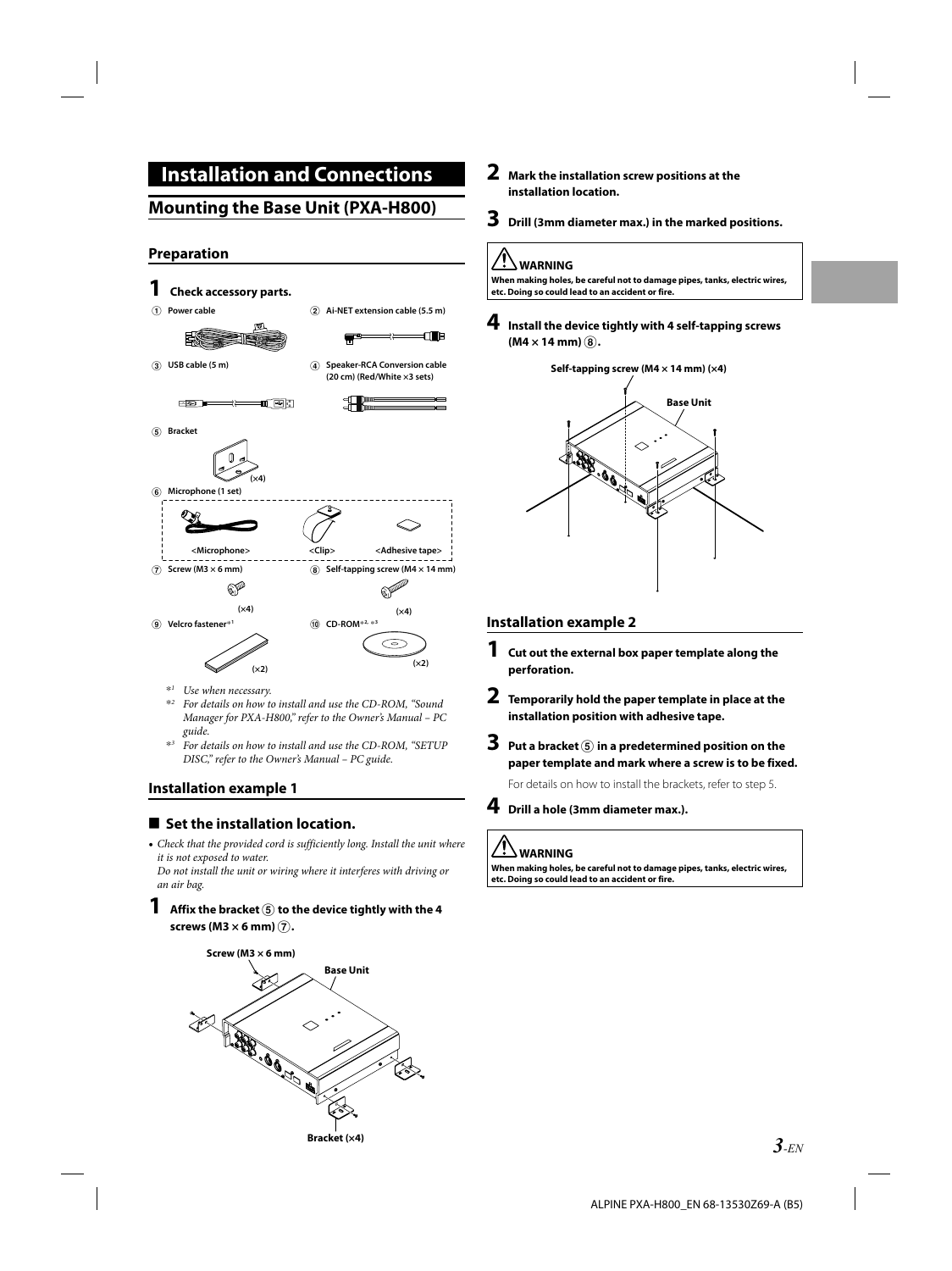$\bf 5$  Tightly install the bracket **<b>E** at the designated paper **template position with the 4 self-tapping screws (M4 ×**   $14$  mm $)$  $(8)$ .



**the paper template.**

- **6 Remove the paper template.**
- **7 Place the Base unit on the bracket** <sup>E</sup> **and install the device tightly with the 4 screws (M3 x 6 mm)** G**.**



### **Mounting the Microphone.**

When measuring ImprintEQ or AutoTCR before implementing RoadEQ automated measurement, the installation position is different. Before installing the microphone, make sure to refer to "Automatic Measurement Function" in the Owner's Manual – PC or Commander guide.

*For safe use, make sure of the following:*

- *location is stable and firm.* **•**
- *driver's view and operations are not obstructed.* **•**
- Mount the road noise measurement microphone on the sun **•** visor, dashboard or roof interior.
- $\bullet$  Installation on the sun visor is the most common installation position to measure road noise while driving.
- Do not install the unit or wiring in a location that interferes **•** with driving or an air bag.



The mounting clip can be removed from the microphone base, **•**as in the illustration below. If you mount the microphone using the base without the clip, use the supplied adhesive tape as needed.

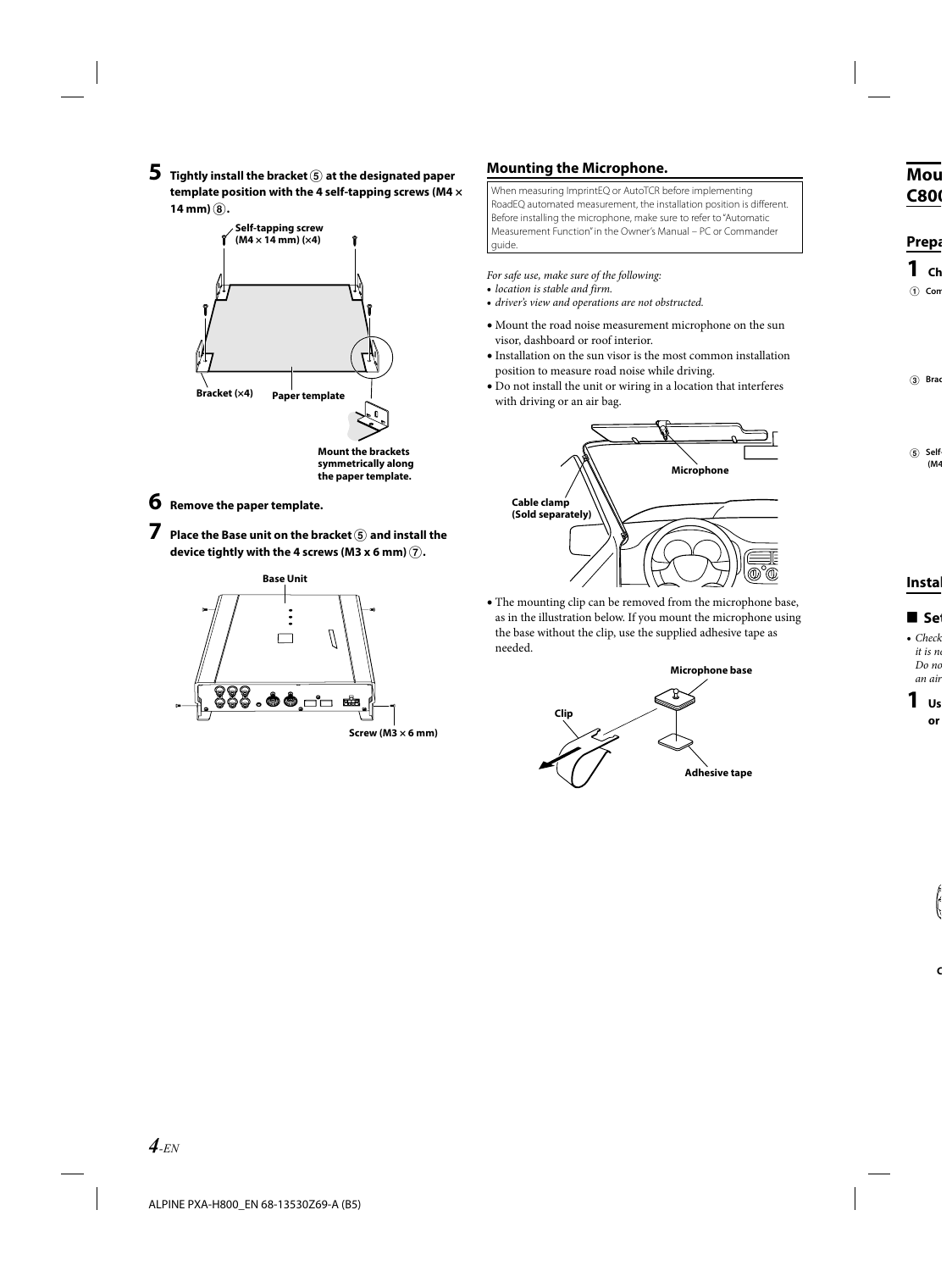# **Mounting the Commander Unit (RUX-C800) (Sold separately)**

### **Preparation**

E **Self-tapping screw (M4 × 14 mm)**

### **1 Check accessory parts.**

A **Commander cable (5 m)** B **Commander unit holder**







F **Adhesive sheet (1 set)**



### **Installing with Adhesive sheet**

 **(×4)**

 **(×2)**

### **E** Set the installation location.

• Check that the provided cord is sufficiently long. Install the unit where *it is not exposed to water.*

*Do not install the unit or wiring where it interferes with driving or an air bag.*

**1** Using the Adhesive sheet (a)  $\circledB$ , install on the console **or dashboard.**



### **Installing with Commander unit holder**

### ■ Set the installation location.

• Check that the provided cord is sufficiently long. Install the unit where *it is not exposed to water.*

*Do not install the unit or wiring where it interferes with driving or an air bag.*

- *Console or dashboard, etc.*  **•**
- *Remove the components to which this product will be installed from*  **\*** *the automobile before installing.*
- **1 Cut out the external box paper template along the perforation.**
- **2 Temporarily hold the paper template in place at the installation position with adhesive tape.**
- **3 Cut installation holes along the paper template with a utility knife.**

# **WARNING**

**When making holes, be careful not to damage pipes, tanks, electric wires, etc.**

**Doing so could lead to accidents or fire.**



# **CAUTION**

**If the installation holes are too big, the Commander unit can rattle or come off while driving. Make sure to use the paper template.**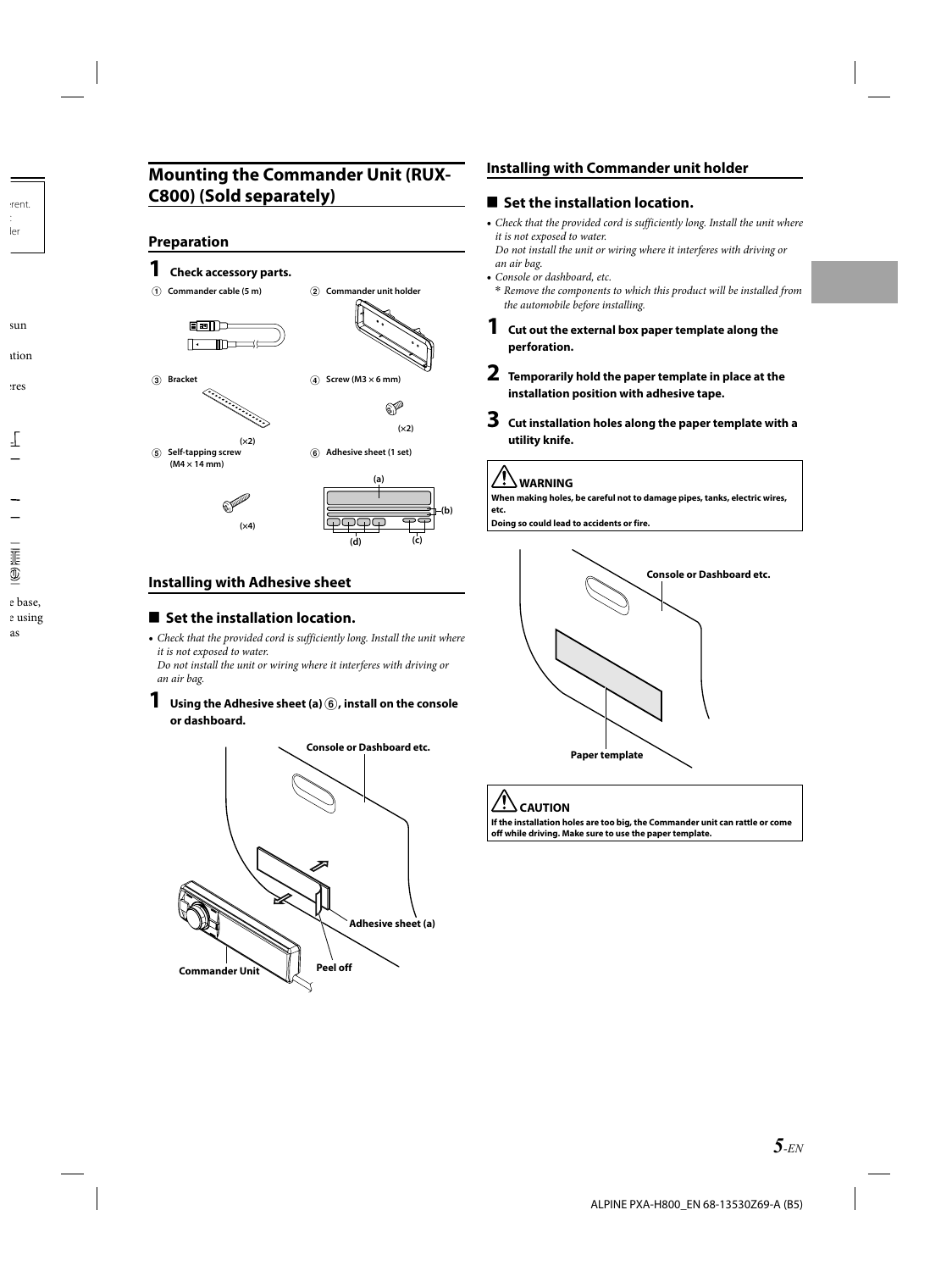**4** Bend the bracket  $\circled3$  to follow the curvature of the **Commander unit holder**  $\Omega$  and the console or the **underside of the dashboard.**



- To bend the bracket  $\mathfrak{D}$ , it is recommended to use a vise or pliers.
- *Use the appropriate screw holes of the bracket according to the shape*  **•** *of the vehicle installation position (i.e., console or dashboard).*

#### **5 Run the connector plug of the Commander cable**  through the hole of the Commander unit holder  $(2)$ .

*With the plug claw facing up, run the plug though the hole*  **\*** *diagonally (as shown below).*



 **CAUTION Doing so forcibly may break the plug.** **6 Tightly fix the Commander unit to the Commander**  unit holder  $\widehat{2}$  with the provided 2 binding screws (M3  $\times$  6 mm)  $\widehat{A}$  and apply Adhesive sheets (b) and (c) to **the predetermined unit holder mounting positions.**



**7 Install the Commander unit from step 6 above in the installation position.**



*6-EN*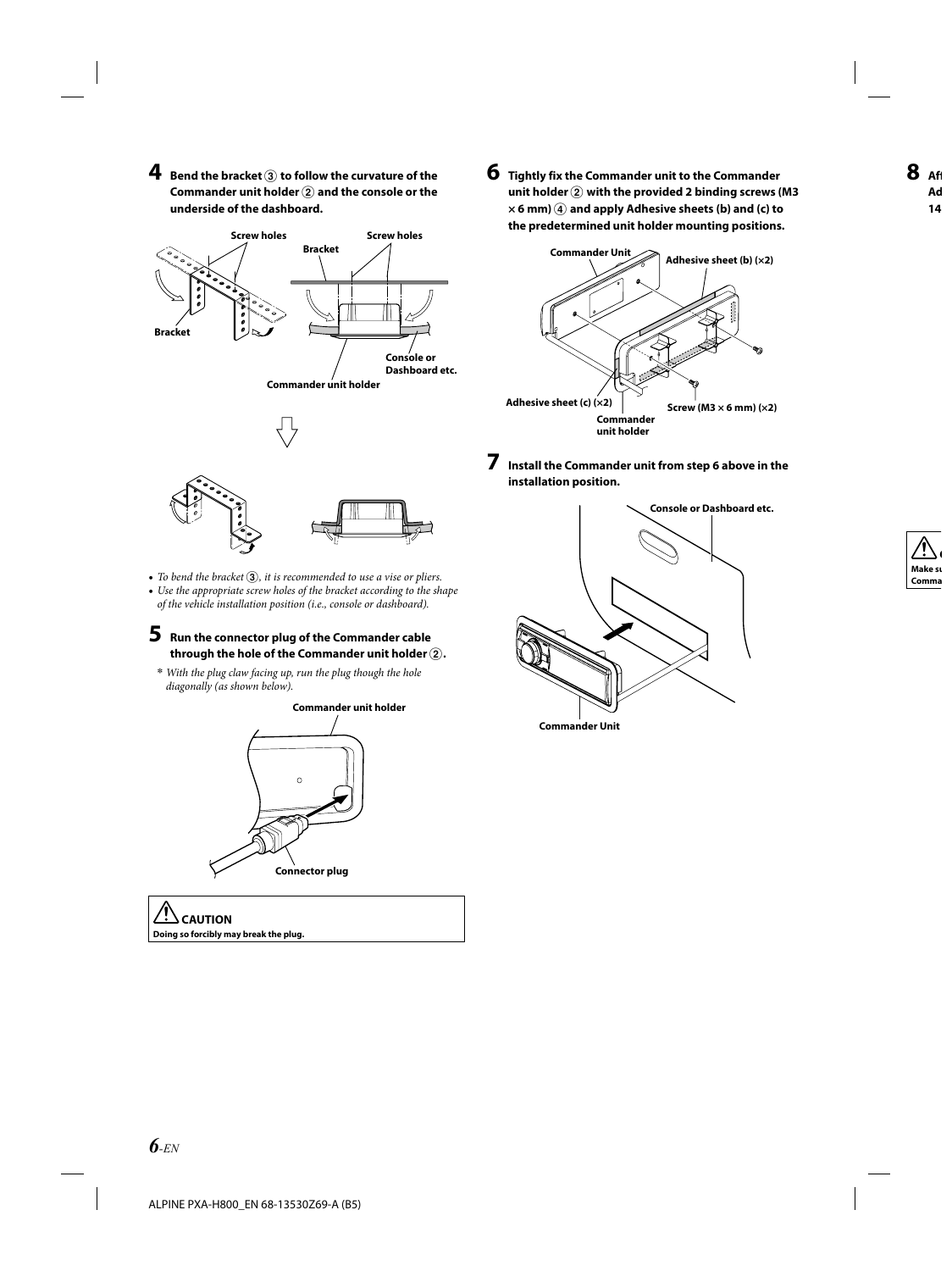$\bf 8$  Affix the Commander unit holder  $\bf 2$  tightly using the 4 Adhesive sheets (d)  $\overline{6}$  and 4 self-tapping screws (M4  $\times$ **14 mm)**  $\circled{5}$ .



#### Ţ  **CAUTION**

**Make sure the Commander unit is tightly affixed. If any screws are loose, the Commander unit can rattle or fall while driving.**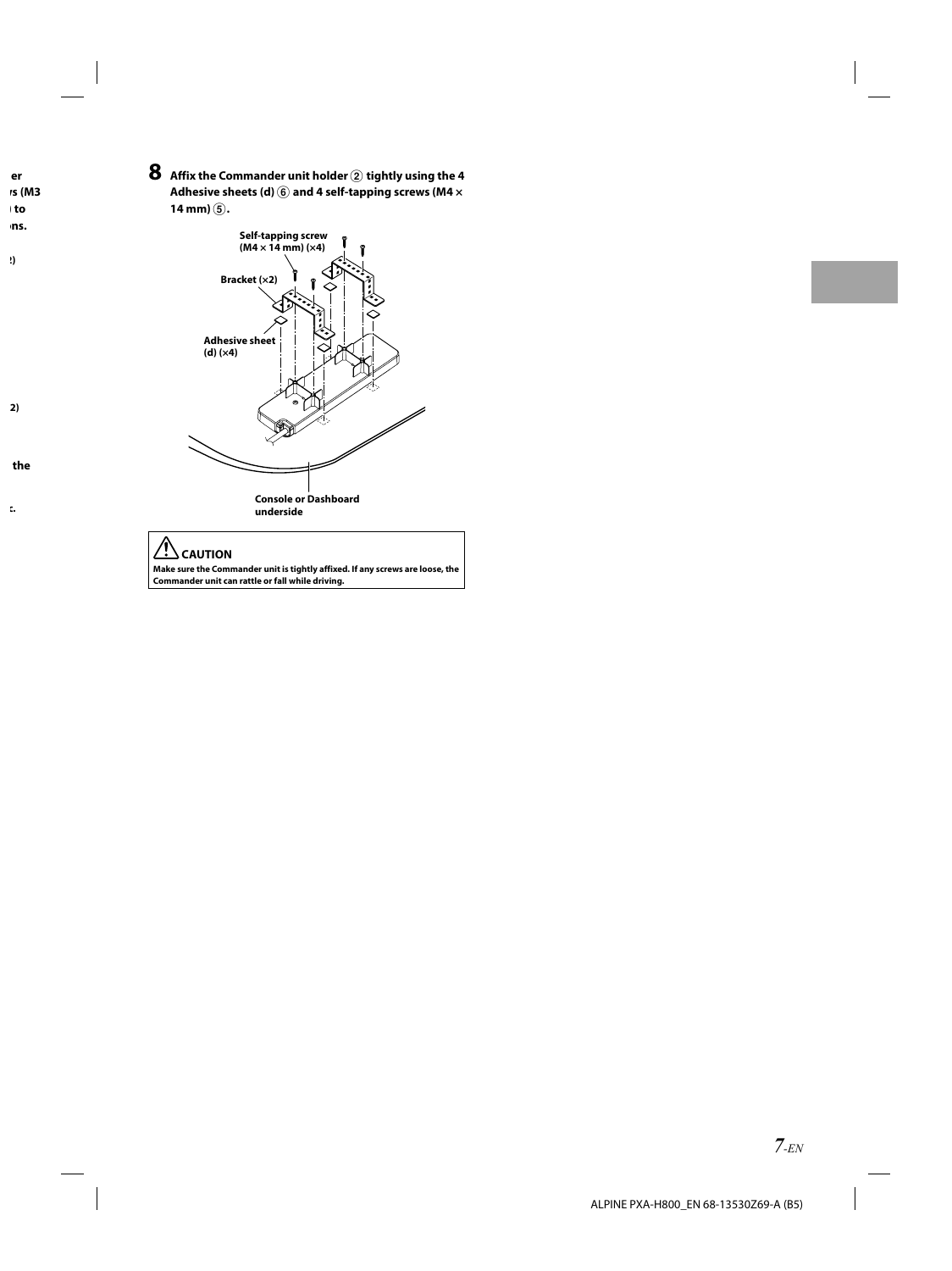## **Connections**

### **■** Left side



\**1 If connecting to a system without the Remote On cord (such as a factory system), connect to an incoming power supply cord (accessory power) in the ACC position.*

\**2 With Ai-NET/RCA Interface cable (KCA-121B) (sold separately), a television or video player with RCA audio output can be input to the device. For details, refer to "System Example" (page 12).*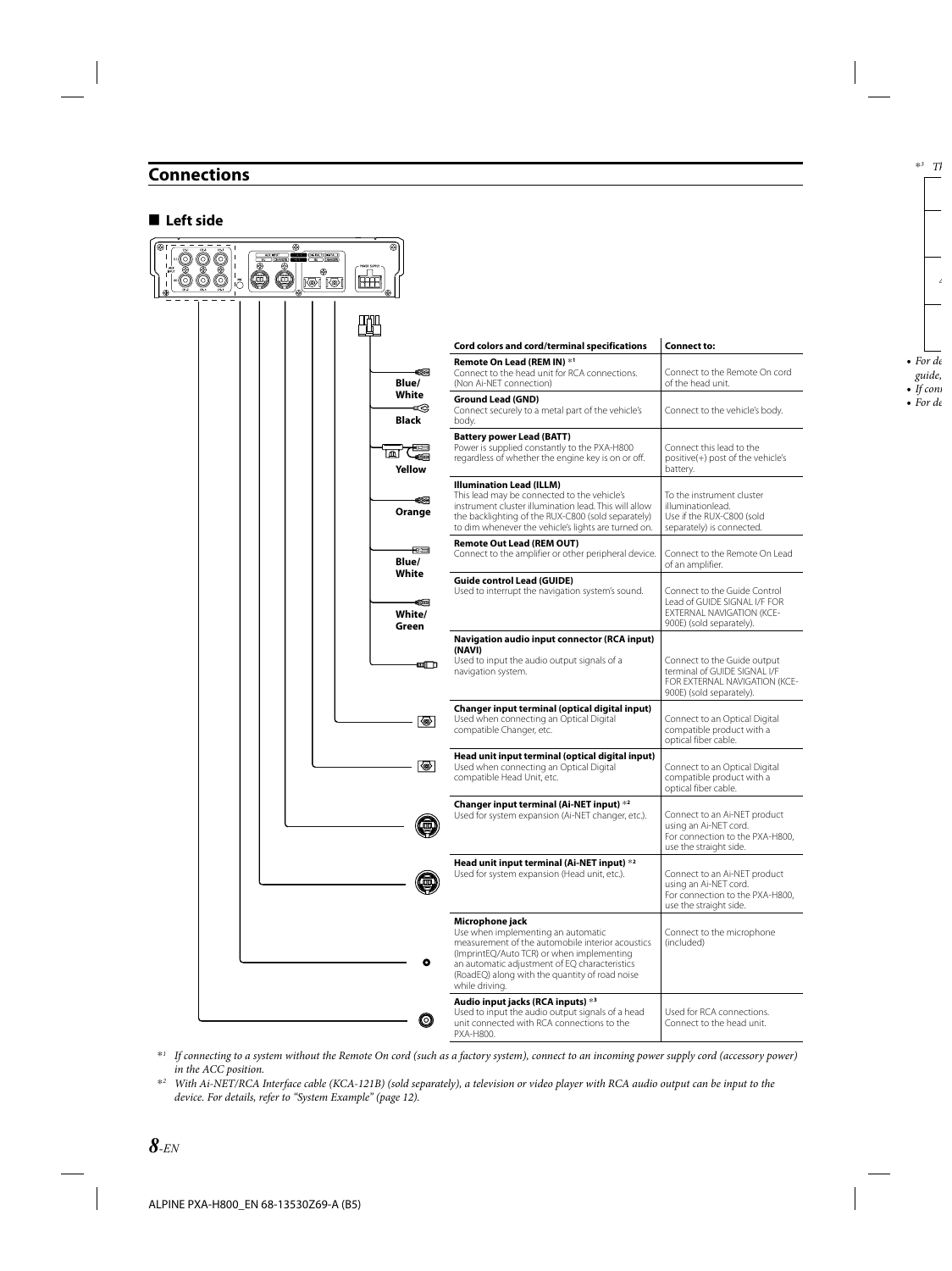\**3 The allocation patterns for the device's audio input (RCA input) are the following 3 patterns.* 

| <b>RCA Input</b> | <b>AUX INPUT</b> |               |                  |                  |          |             |  |  |
|------------------|------------------|---------------|------------------|------------------|----------|-------------|--|--|
| <b>Pattern</b>   | <b>CH-1 (L)</b>  | $CH-2(R)$     | CH-3 (L)         | $CH-4(R)$        | CH-5 (L) | CH-6 (R)    |  |  |
|                  | AUX1             |               |                  |                  |          |             |  |  |
| 5.1ch Input      | FI               | <b>FR</b>     | RI.              | <b>RR</b>        |          | SubW        |  |  |
|                  | (Front Left)     | (Front Right) | (Rear Left)      | (Rear Right)     | (Centre) | (Subwoofer) |  |  |
| 4ch&2ch Input    |                  | AUX1          | AUX <sub>2</sub> |                  |          |             |  |  |
|                  | FI               | <b>FR</b>     | R <sub>l</sub>   | <b>RR</b>        |          | R           |  |  |
|                  | (Front Left)     | (Front Right) | (Rear Left)      | (Rear Right)     | (Left)   | (Right)     |  |  |
|                  | AUX1             |               |                  | AUX <sub>2</sub> | AUX3     |             |  |  |
| 2chx3 Input      |                  | R             |                  | R                |          | R           |  |  |
|                  | (Left)           | (Right)       | (Left)           | (Right)          | (Left)   | (Right)     |  |  |

*For details on how to set the RCA input pattern, refer to "Setting the AUX Input System (AUX Input System Select)" in the Owner's Manual – PC*  **•** *guide, or "Setting the AUX Input System (AUX Input System Select)" in the Owner's Manual – Commander guide.*

*If connecting to an Ai-NET Head Unit/AV Head Unit, RCA input (AUX INPUT) connection is not available.* **•**

*For details on each "AUX INPUT" input pattern, refer to "System Example" (page 12).* **•**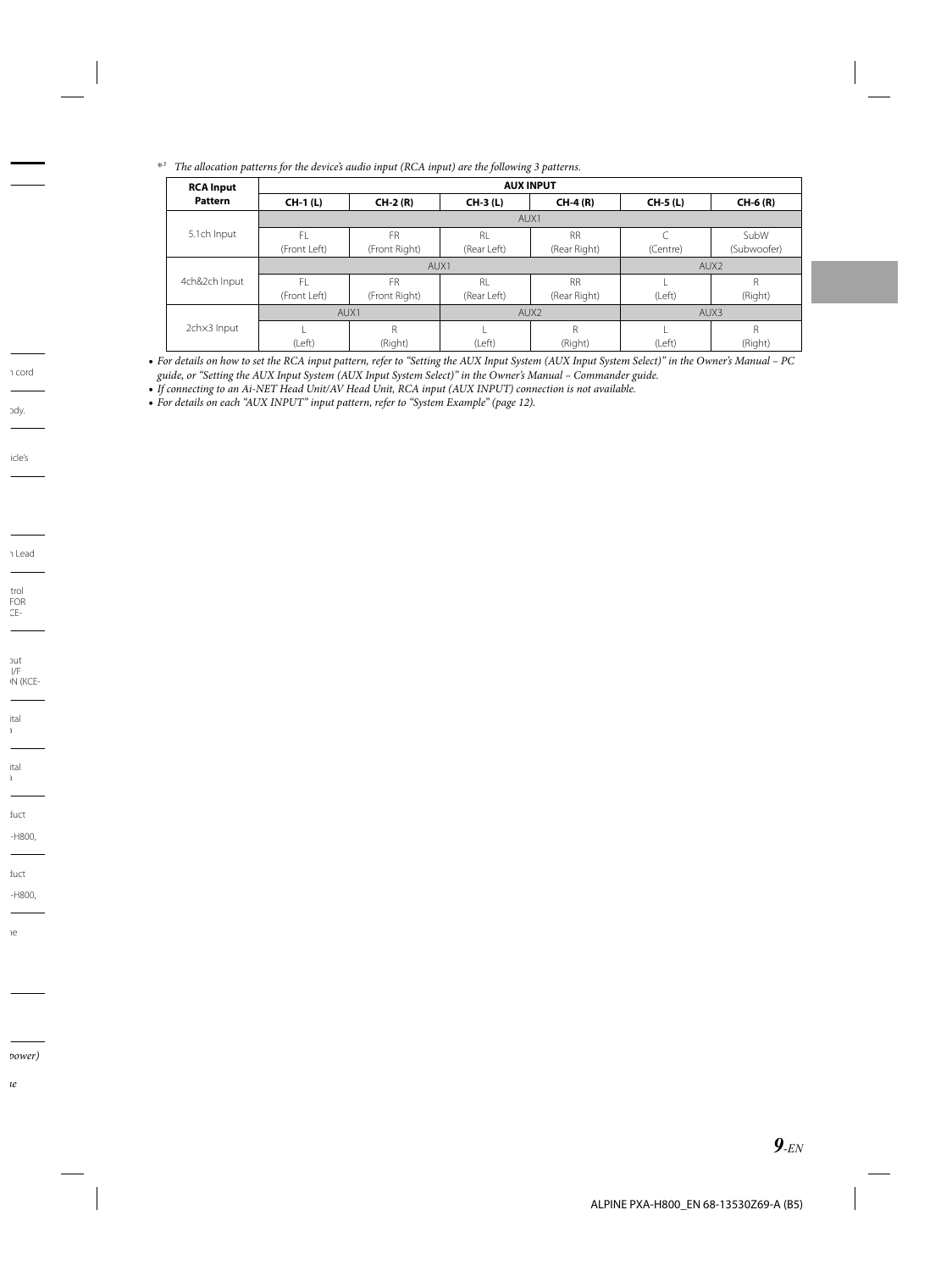#### **Right side**



*The location of the connection to the external amp for the audio output terminal (RCA output) varies, as specified below, depending on the*  **\*** *connected speaker system.*

| <b>Speaker System</b> | $CH-1(L)$     | $CH-2(R)$     | $CH-3(L)$      | $CH-4(R)$      | $CH-5(L)$    | $CH-6(R)$    | $CH-7(L)$      | $CH-8(R)$      |
|-----------------------|---------------|---------------|----------------|----------------|--------------|--------------|----------------|----------------|
| F-2way+R+SW           | Front2Wav     |               |                |                | Rear         |              | Subwoofer      |                |
| (4.2ch system)        | Front High(L) | Front High(R) | Front Low(L)*1 | Front Low(R)*1 | Rear(L)      | Rear(R)      | Subwoofer(L)*2 | Subwoofer(R)*2 |
| F-3way+SW             | Front3Wav     |               |                |                |              |              | Subwoofer      |                |
| (2.2ch system)        | Front High(L) | Front High(R) | Front Mid(L)*1 | Front Mid(R)*1 | Front Low(L) | Front Low(R) | Subwoofer(L)*2 | Subwoofer(R)*2 |
| F-3wav+R              | Front3Wav     |               |                |                |              |              | Rear           |                |
| (4.0ch system)        | Front High(L) | Front High(R) | Front Mid(L)*1 | Front Mid(R)*1 | Front Low(L) | Front Low(R) | Rear(L)        | Rear(R)        |
| F-2way+R+C+SW         | Front2Wav     |               |                | Rear           |              | Centre       | Subwoofer      |                |
| (5.1ch system)        | Front High(L) | Front High(R) | Front Low(L)*1 | Front Low(R)*1 | Rear(L)      | Rear(R)      | Centre         | Subwoofer      |

*For details on how to set the speaker system, refer to "Setting the Speaker System (Output System Select)" in the Owner's Manual – PC guide, or*  **•** *"Setting the Speaker System (System Select)" in the Owner's Manual – Commander guide.*

\**1 An OFF setting is not available.*

\**2 If connecting 2 subwoofers, the subwoofer output can be set to stereo or monaural output. If connecting a subwoofer, set the subwoofer output (Subwoofer 2) to "OFF." For details, refer to "Setting the Speaker System (Output System Select)" in the Owner's Manual – PC guide, or "Setting the Speaker System (System Select)" in the Owner's Manual – Commander guide.*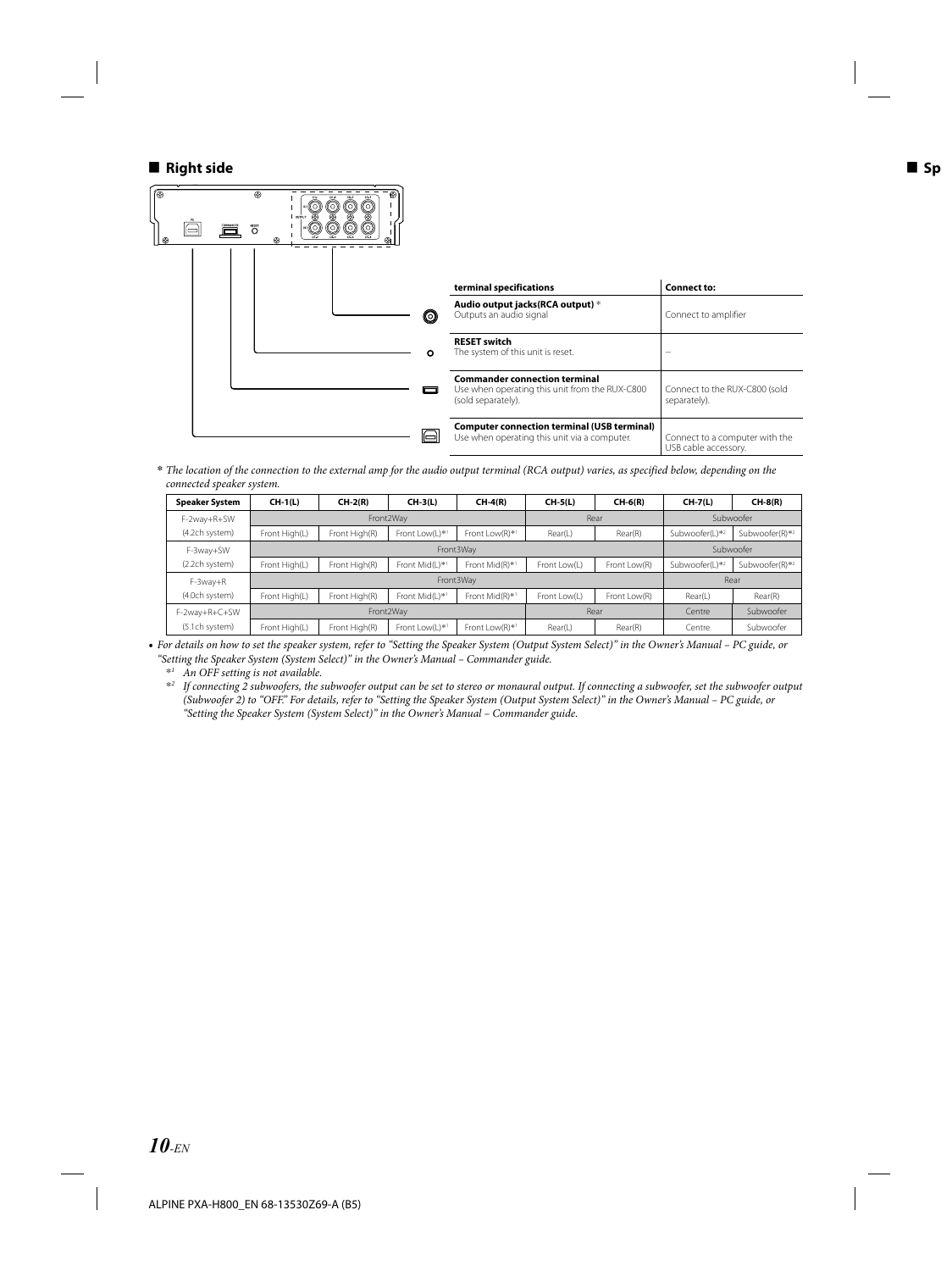#### ■ Speaker System Example

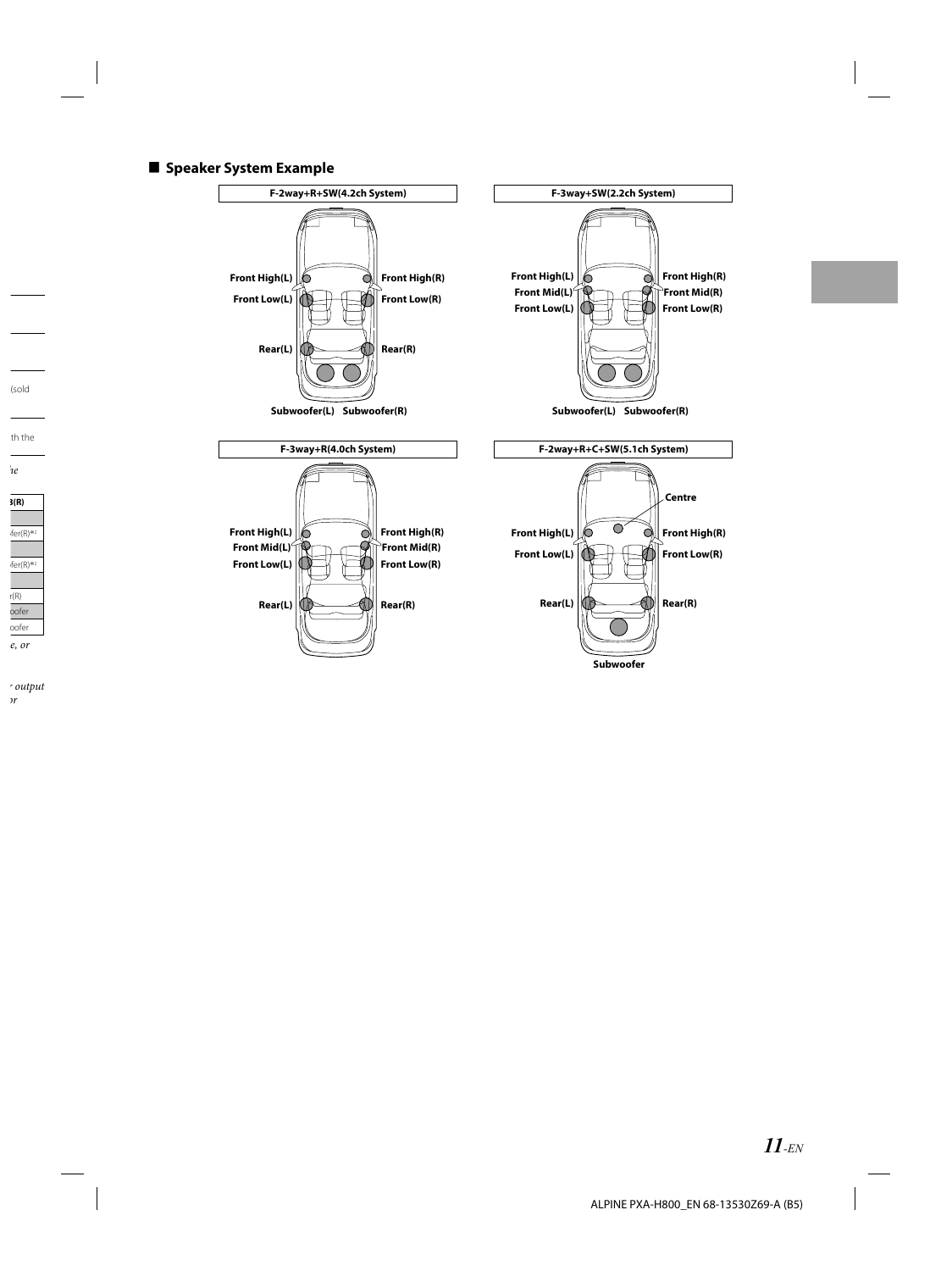### **System Example**

### **Connecting an automobile factory system (standard audio, etc.) and External Amplifier**

#### ■ Input Pattern: 4ch&2ch Input



- \**1 When using a factory car audio system, the RUX-C800 Commander (sold separately) is required.*
- \**2 If your factory system does not have a Remote Turn-On Lead, connect a cable that enables an incoming power supply (accessory power) in the ACC position.*
- \**3 If using the Speaker-RCA Conversion cable, up to 6 channels can be input. Make connections according to your system.*
- \**4 Before using the Speaker-RCA Conversion cable, remove the cord tip coating, cut the cord into 2 cables, connect the cable with commercially available bullet or solderness terminals attached to the tips.*



\**5 When connecting a speaker input cable, connect via a solderless terminal or solderless connector after disconnecting the automobile's speaker cable.*



### **CAUTION**

**Make sure to disconnect the factory speakers and the speaker output cable for the factory system.**

**When using fiber cable, follow the guidelines below:**

**When laying or bundling optic fiber cables, the minimum bending radius should be 30 mm. Bending beyond the radius will break the cable, resulting in no digital sound being output.**

**Do not put the product or other items on the optic fiber cable. •**

**•**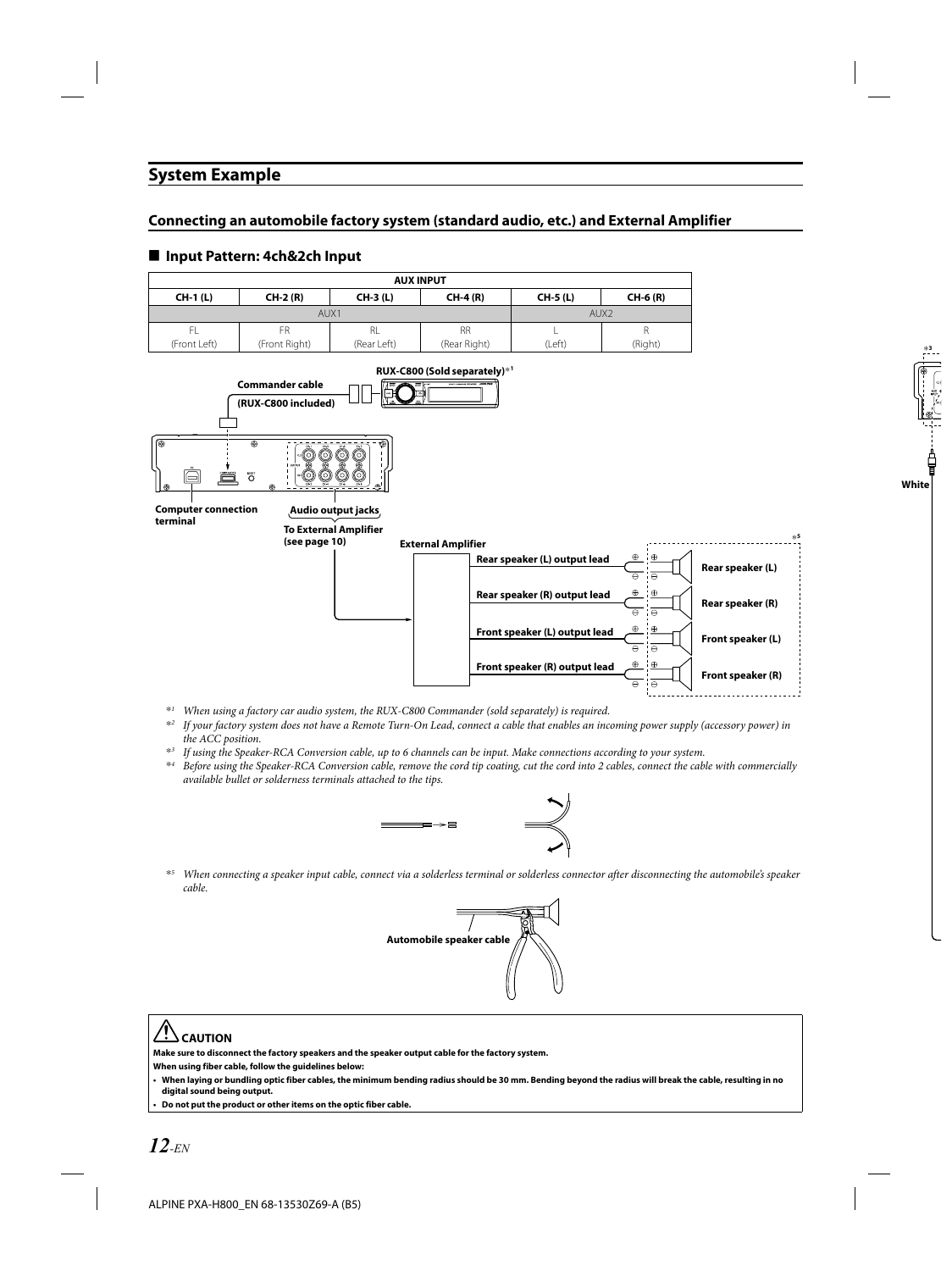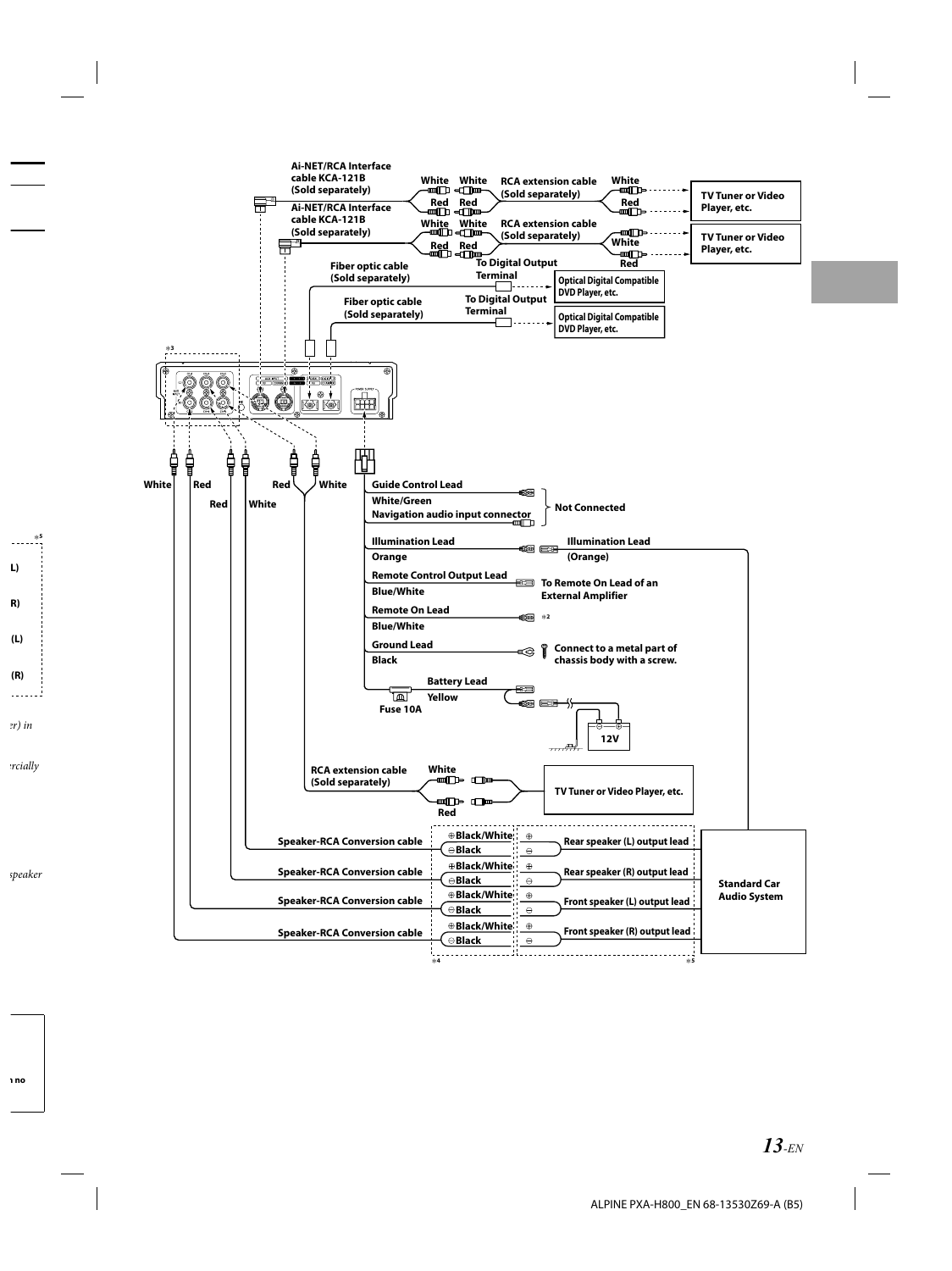

#### **■ Input Pattern : 5.1ch Input**

\**1 When using a head unit that is not Ai-NET compatible, the RUX-C800 Commander (sold separately) is required.*

# **CAUTION**

**When using fiber cable, follow the guidelines below:**

**When laying or bundling optic fiber cables, the minimum bending radius should be 30 mm. Bending beyond the radius will break the cable, resulting in no digital sound being output.**

**Do not put the product or other items on the optic fiber cable.**

**• •**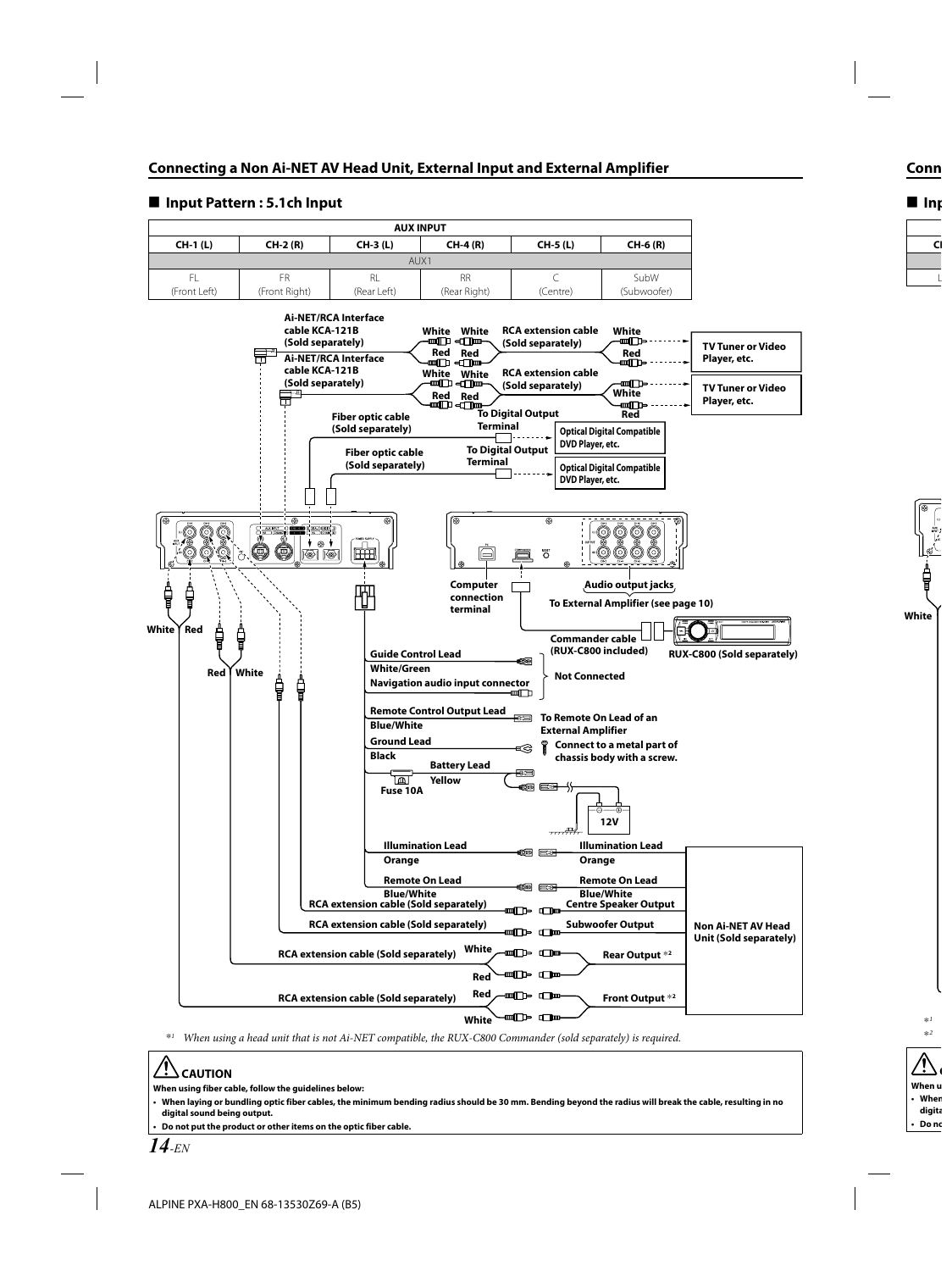

#### **■ Input Pattern : 2ch×3 Input**

\**1 When using a head unit that is not Ai-NET compatible, the RUX-C800 Commander (sold separately) is required.*

\**2 Use when connected with an Optical Digital compatible Unit.*

# **CAUTION**

**When using fiber cable, follow the guidelines below:**

**When laying or bundling optic fiber cables, the minimum bending radius should be 30 mm. Bending beyond the radius will break the cable, resulting in no digital sound being output. •**

**Do not put the product or other items on the optic fiber cable. •**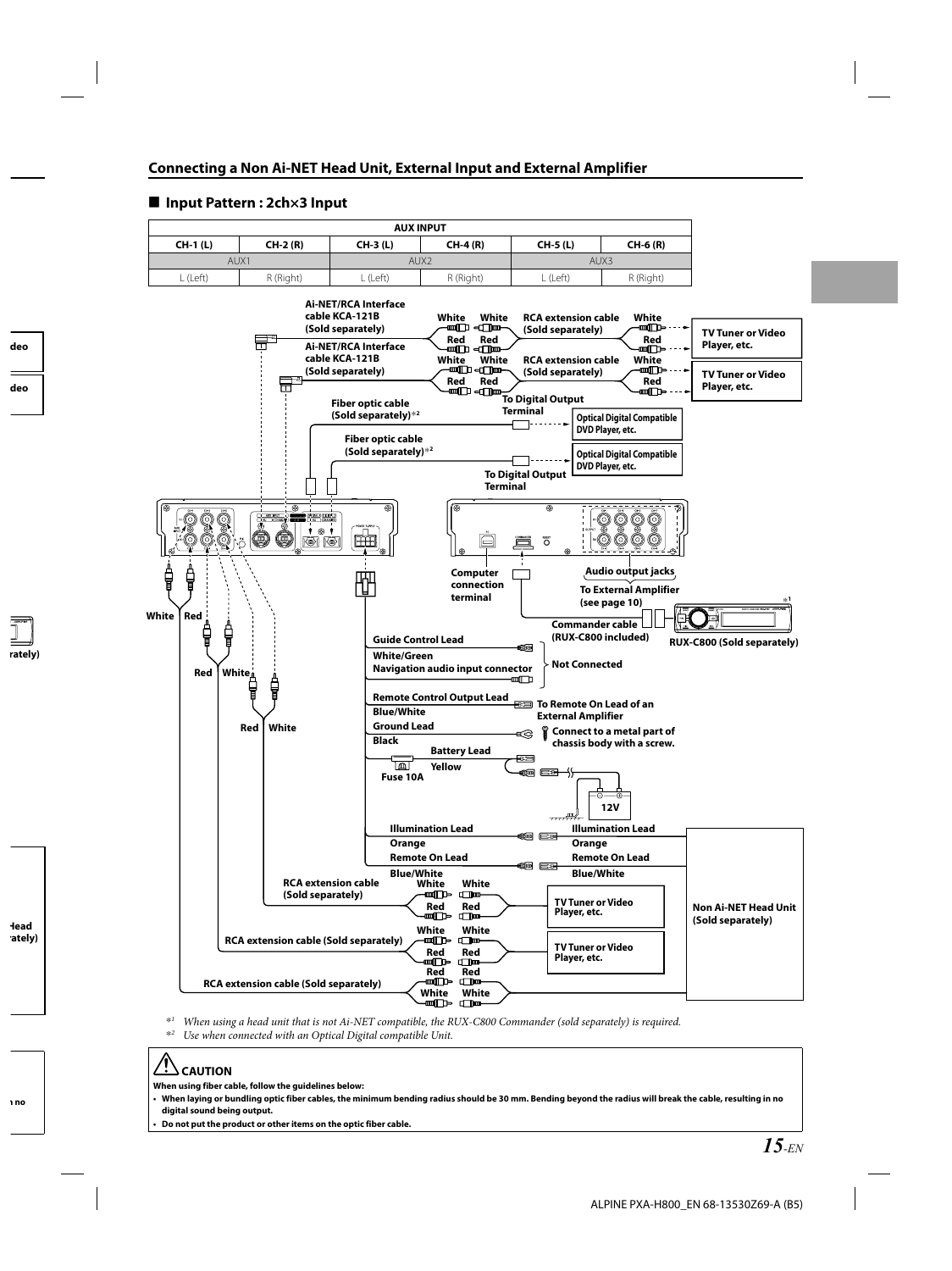#### **Connecting an Ai-NET compatible AV Head Unit (IVA-D800R), ALPINE Navigation System, Ai-NET compatible Changer and External Amplifier**



- \**1 Use when connected with the RUX-C800 Commander (sold separately).*
- \**2 Use when connected with an Optical Digital compatible Changer.*
- \**3 Set the system switch to [EQ/DIV] or [EXT AP]. For details, refer to the Owner's Manual for the product connected.*
- \**4 Setting the system switch is required. For details, refer to the Owner's Manual for the connected changer.*
- \**5 If the Ai-NET compatible Changer is a DVD Changer (DHA-S690 Series or DHA-S680 Series), do not connect its Switched Power Lead (Red).*
- \**6 If the Ai-NET compatible Changer is a DVD Changer (DHA-S690 Series or DHA-S680 Series), do not connect the Remote Control Eye in a system that uses an Ai-NET compatible AV Head Unit. (Connection of the remote input cord (white/brown) is required.) Use the Remote Control Eye in a system that uses any other manufacturer's monitor. For details, refer to the connected DVD changer's instruction manual.*
- \**7 If connecting DVA-5210, connect it between the unit and the head unit using an additional Ai-NET extension cable. In this case, also connect the audio output jacks (L=white/R=red) of DVA-5210 to the AUX INPUT CH-1 (L)/CH-2 (R) jacks of the unit.*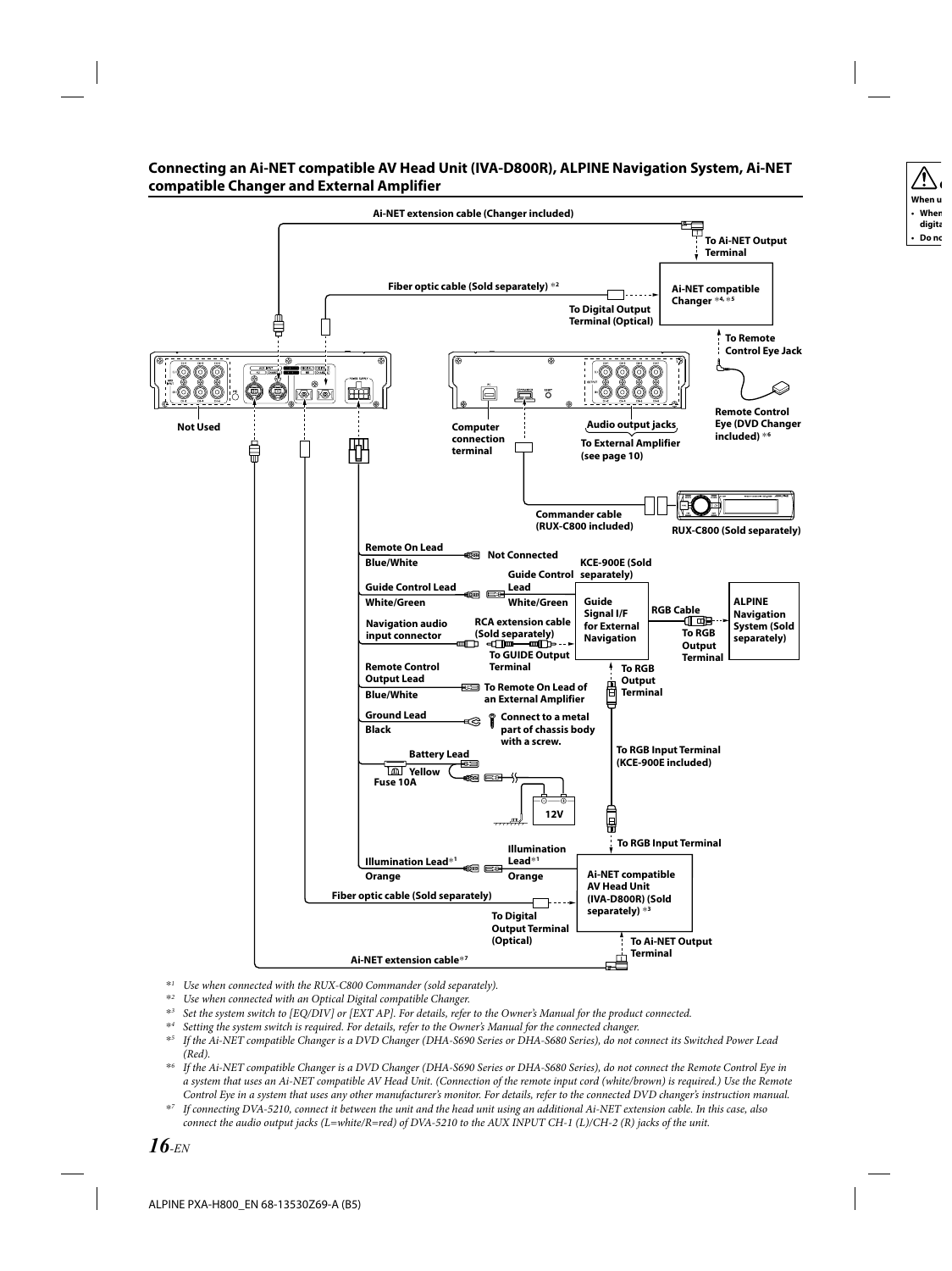# $\hat{A}$  CAUTION

**When using fiber cable, follow the guidelines below:**

- **When laying or bundling optic fiber cables, the minimum bending radius should be 30 mm. Bending beyond the radius will break the cable, resulting in no digital sound being output. •**
- **Do not put the product or other items on the optic fiber cable. •**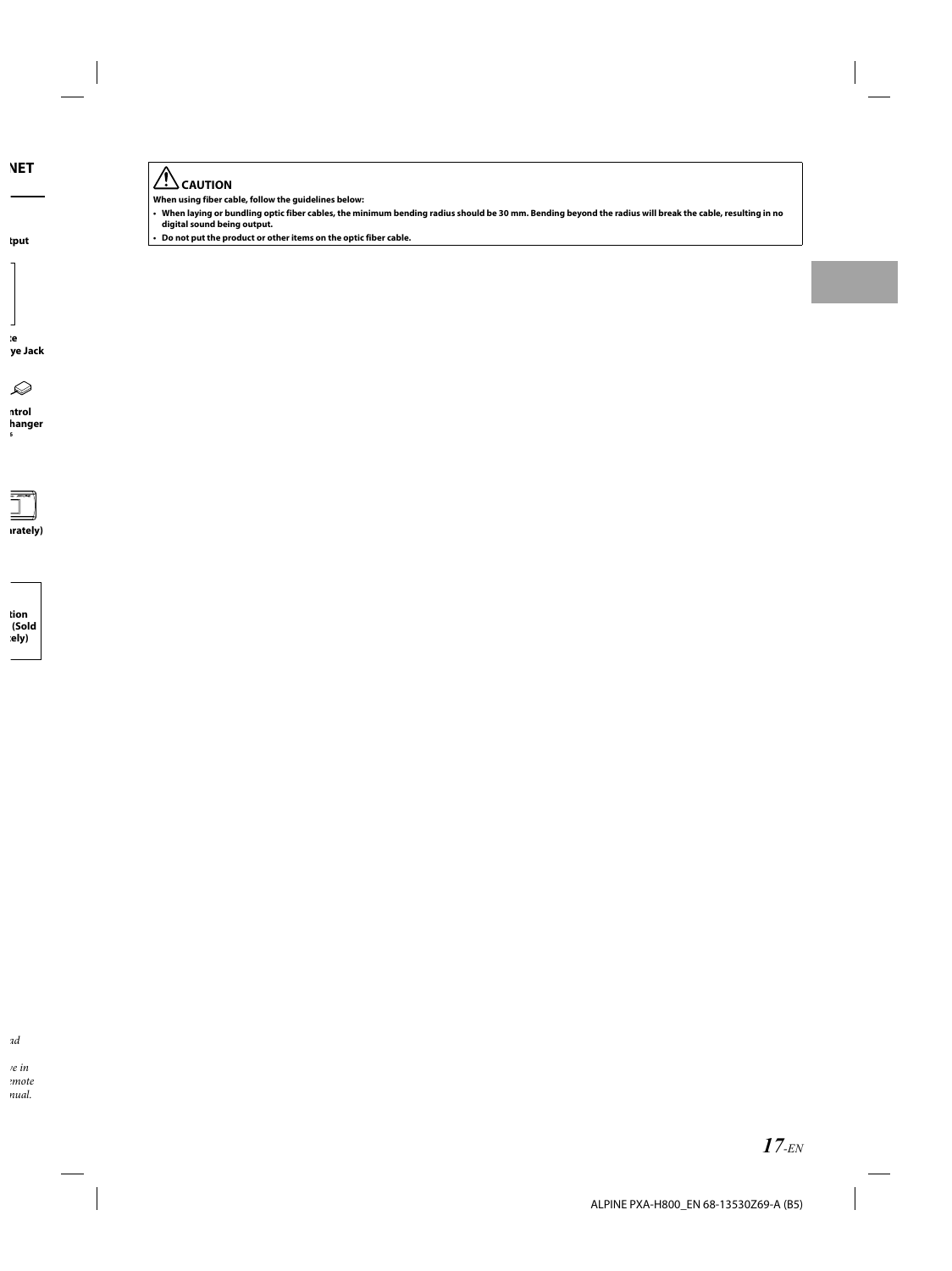#### **Connecting an Ai-NET compatible Head Unit, Ai-NET compatible Changer and External Amplifier**



- \**1 Use when connected with the RUX-C800 Commander (sold separately).*
- \**2 Use when connected with an Optical Digital compatible Changer.*
- \**3 Checking and setting of the system switch are required. For details, refer to the Owner's Manual for the product connected.*
- \**4 If connecting with an Optical Digital compatible Changer, setting the system switch is required. For details, refer to the Owner's Manual for the connected changer.*
- \**5 If the Ai-NET compatible Changer is a DVD Changer (DHA-S690 Series or DHA-S680 Series), do not connect its Switched Power Lead (Red).*
- \**6 If connecting DVA-5210, connect it between the unit and the head unit using an additional Ai-NET extension cable. In this case, also connect the audio output jacks (L=white/R=red) of DVA-5210 to the AUX INPUT CH-1 (L)/CH-2 (R) jacks of the unit.*

# **CAUTION**

**When using fiber cable, follow the guidelines below:**

**When laying or bundling optic fiber cables, the minimum bending radius should be 30 mm. Bending beyond the radius will break the cable, resulting in no digital sound being output.**

**Do not put the product or other items on the optic fiber cable. •**

**•**